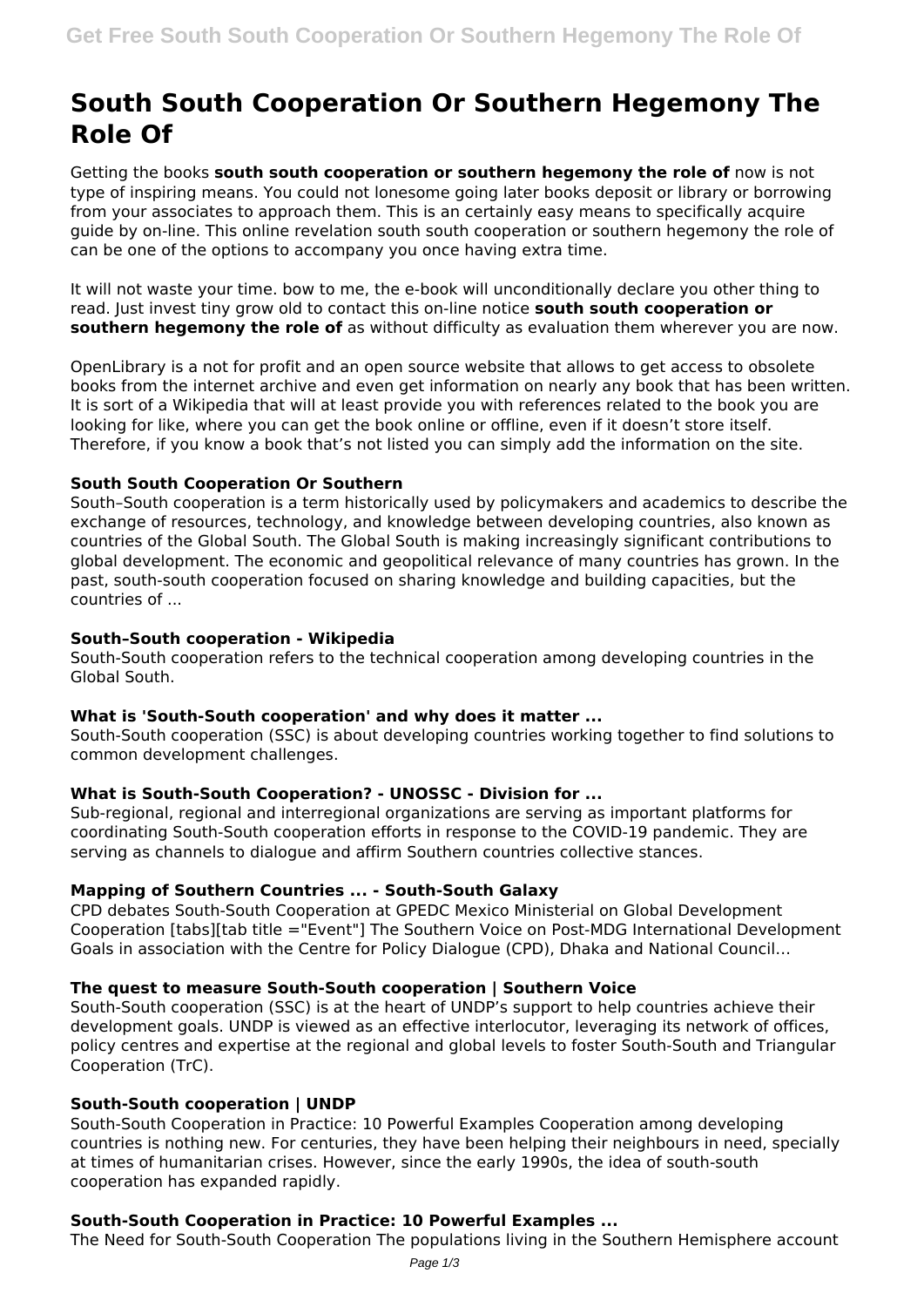for a majority of global population. As an important forum for discussion on economic and developmental policies in the Southern Hemisphere, the G77, plays a key factor in ensuring economic growth in this part of the world.

# **The Need for South-South Cooperation**

Through the South-South in Action Series \* the United Nations Office for South-South Cooperation encourages developing countries and partners to publish their successful policies, initiatives and activities that have led to the achievement of their development goals. South-South in Action: Gives countries and partners full ownership of the narrative of their undertakings.

### **South-South in Action Series - UNOSSC**

The UNOSSC created a space for United Nations Member States and other partners to collaborate with us in a unique way, to share their key innovations and successes – implemented at home and replicated across the world. This is the main goal of the publication series titled "South-South in Action".

# **Home - UNOSSC**

South-South cooperation is a manifestation of solidarity among peoples and countries of the South that contributes to their national well-being, their national and collective self-reliance and the attainment of internationally agreed development goals, including the Millennium Development Goals.

# **United Nations Office for South-South Cooperation - What ...**

South-South cooperation is based on the central idea of solidarity and engaging the countries involved in a mutually-beneficial relationship that promotes self reliance and self-help, through a...

# **South-South Cooperation: Issues and Emerging Challenges ...**

South-South cooperation refers to the technical cooperation among developing countries in the Global South.

#### **What is 'South-South cooperation' and why does it matter ...**

South-South cooperation refers to development cooperation between fellow countries of the Global South. Triangular cooperation includes a developed country, which supports South-South initiatives. We work on both forms of cooperation in the field of intellectual property (IP). Why is South-South development cooperation important?

#### **South-South Cooperation - WIPO**

South-South cooperation refers to the exchange of expertise between actors (governments, organizations and individuals) in developing countries. "The best aid aims to eliminate the very need for aid. It does so by building the capacities that move countries towards self-reliance. Countries want capacity, not charity."

# **WHO | South-South and triangular cooperation**

Referred to as 'horizontal partnership', South-South cooperation represents an innovative form of international aid based on equity and aims to unleash the potential of Southern actors from entrenched North-South relationships. South-South cooperation in the UN Refugee Agency 'Mutual benefits' for refugee protection?

### **South-South Cooperation in International Organizations ...**

South-South cooperation refers to collaborative political, economic, social, cultural, environmental and technical activities that involve at least two or more developing countries. Politically, the Global North refers to those countries primarily in the Northern hemisphere that are developed, industrialized and relatively richer.

# **What is South-South Cooperation? - BORGEN**

South-South Cooperation is embedded in UNV's Strategic Framework 2018-2021. Working closely with partners, UNV facilitates South-South cooperation by deploying UN Volunteers and promoting the value of volunteerism for peace and development.

#### **South-South cooperation | UNV**